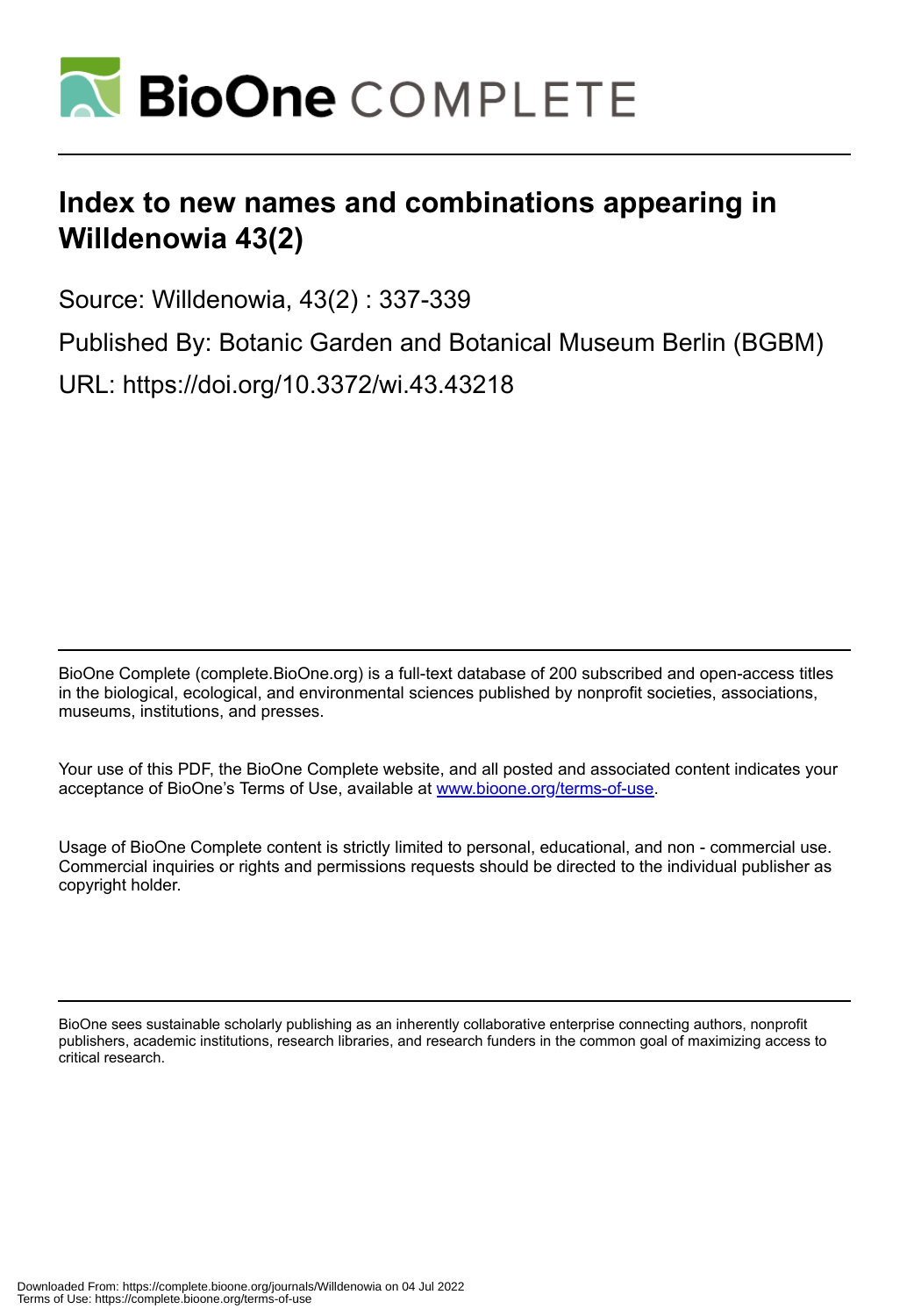## **Index to new names and combinations appearing in Willdenowia 43(2)**

|                                                                                                           | 315 |
|-----------------------------------------------------------------------------------------------------------|-----|
|                                                                                                           | 331 |
| Agave coetocapnia subsp. clivicola (McVaugh) Govaerts & Thiede, comb. nov.                                | 332 |
| Agave coetocapnia subsp. pueblensis (E. Solano & García-Mend.) Govaerts & Thiede, comb. nov.              | 332 |
|                                                                                                           | 332 |
|                                                                                                           | 239 |
|                                                                                                           | 294 |
|                                                                                                           | 298 |
|                                                                                                           | 272 |
|                                                                                                           | 264 |
| Bonnaya aculeata (Bonati) Eb. Fisch., Schäferh. & Kai Müll., comb. nov.                                   | 220 |
| Bonnaya cephalantha (T. Yamaz.) Eb. Fisch., Schäferh. & Kai Müll., comb. nov.                             | 220 |
| Bonnaya ciliata subsp. sivarajanii (Tandyekk. & N. Mohanan) Eb. Fisch., Schäferh. & Kai Müll., comb. nov. | 220 |
| Bonnaya cyrtotricha (P. C. Tsoong & T. C. Ku) Eb. Fisch., Schäferh. & Kai Müll., comb. nov.               | 220 |
| Bonnaya succosa (Kerr ex Barnett) Eb. Fisch., Schäferh. & Kai Müll., comb. nov.                           | 221 |
|                                                                                                           | 221 |
|                                                                                                           | 319 |
|                                                                                                           | 321 |
| Craterostigma abyssinicum (Engl.) Eb. Fisch., Schäferh. & Kai Müll., comb. nov.                           | 221 |
| Craterostigma angolense (Skan) Eb. Fisch., Schäferh. & Kai Müll., comb. nov.                              | 222 |
|                                                                                                           | 222 |
| Craterostigma gossweileri (S. Moore) Eb. Fisch., Schäferh. & Kai Müll., comb. nov.                        | 222 |
| Craterostigma kigomense (Eb. Fisch.) Eb. Fisch., Schäferh. & Kai Müll., comb. nov.                        | 222 |
|                                                                                                           | 222 |
| Craterostigma niamniamense (Eb. Fisch. & Hepper) Eb. Fisch., Schäferh. & Kai Müll., comb. nov.            | 222 |
|                                                                                                           | 222 |
|                                                                                                           | 222 |
| Craterostigma stuhlmannii (Engl.) Eb. Fisch., Schäferh. & Kai Müll., comb. nov.                           | 222 |
| Craterostigma sudanicum (Eb. Fisch. & Hepper) Eb. Fisch., Schäferh. & Kai Müll., comb. nov.               | 222 |
| Craterostigma syncerus (Seine, Eb. Fisch. & Barthlott) Eb. Fisch., Schäferh. & Kai Müll., comb. nov.      | 222 |
|                                                                                                           | 222 |
|                                                                                                           | 223 |
|                                                                                                           | 288 |
|                                                                                                           | 246 |
|                                                                                                           | 225 |
|                                                                                                           | 225 |
|                                                                                                           | 226 |
|                                                                                                           | 227 |
|                                                                                                           | 227 |
|                                                                                                           | 227 |
|                                                                                                           | 227 |
|                                                                                                           | 227 |
|                                                                                                           | 227 |
|                                                                                                           | 227 |
| Linderniella hartlii (Eb. Fisch. & Hepper) Eb. Fisch., Schäferh. & Kai Müll., comb. nov.                  | 227 |
| Linderniella horombensis (Eb. Fisch.) Eb. Fisch., Schäferh. & Kai Müll., comb. nov.                       | 227 |
| Linderniella mbalaensis (Eb. Fisch.) Eb. Fisch., Schäferh. & Kai Müll., comb. nov.                        | 227 |
|                                                                                                           | 227 |
|                                                                                                           | 227 |
|                                                                                                           | 227 |
|                                                                                                           | 228 |
| Linderniella trichotoma (Oliv.) Eb. Fisch., Schäferh. & Kai Müll., comb. nov.                             | 228 |
|                                                                                                           | 228 |
| Linderniella wilmsii (Engl. ex Diels) Eb. Fisch., Schäferh. & Kai Müll., comb. nov.                       | 228 |
| Micranthemum erosum (C. Wright ex Griseb.) Eb. Fisch., Schäferh. & Kai Müll., comb. nov.                  | 228 |
|                                                                                                           |     |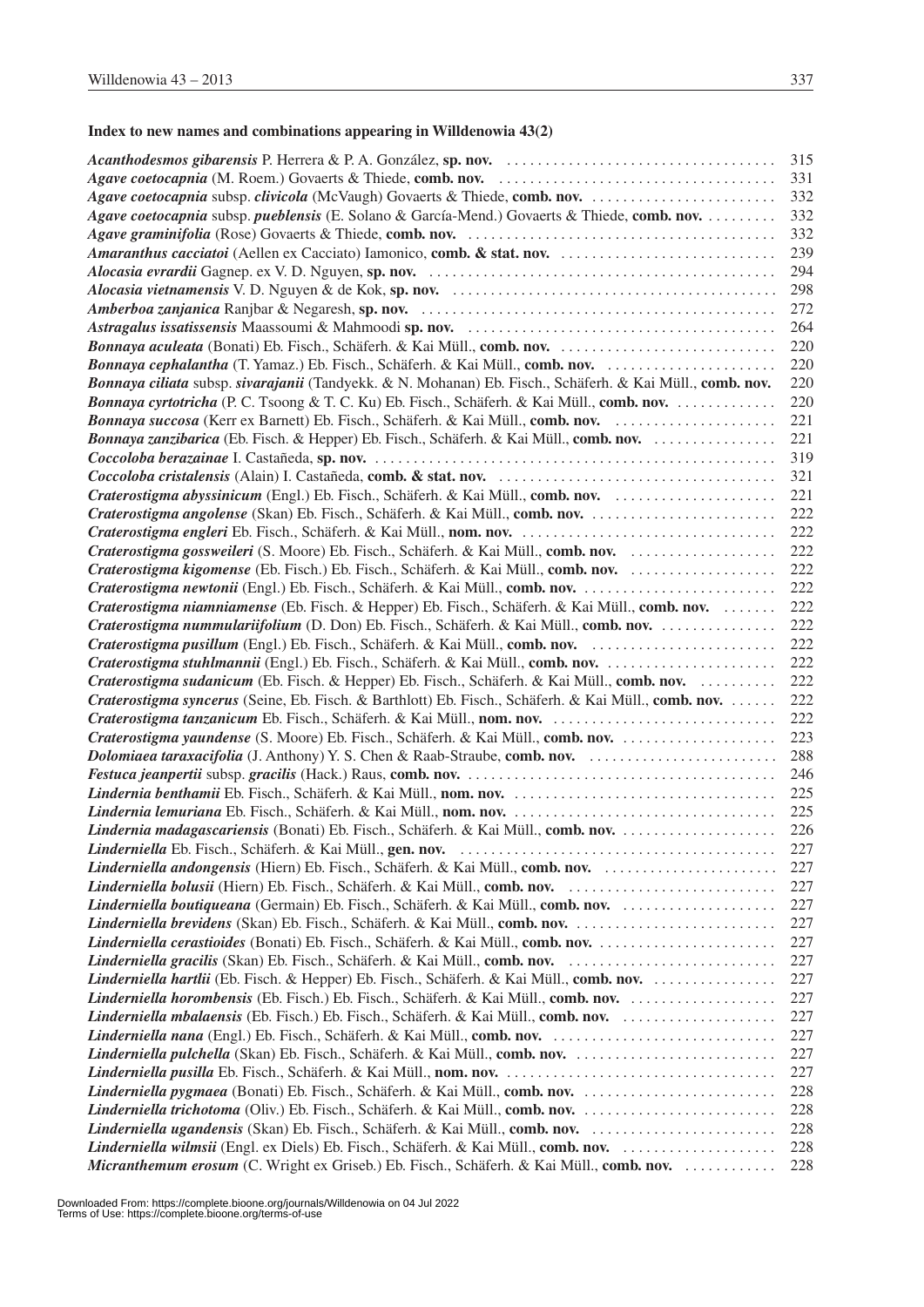|                                                                                              | 306 |
|----------------------------------------------------------------------------------------------|-----|
|                                                                                              | 304 |
| Polyspora borneensis (H. Keng) Orel, Peter G. Wilson, Curry & Luu, comb. nov.                | 306 |
| Polyspora concentricicatrix (Burkill) Orel, Peter G. Wilson, Curry & Luu, comb. nov.         | 306 |
| Polyspora dipterosperma (Kurz) Orel, Peter G. Wilson, Curry & Luu, comb. nov.                | 306 |
| Polyspora excelsa (Blume) Orel, Peter G. Wilson, Curry & Luu, comb. nov.                     | 306 |
|                                                                                              | 306 |
| Polyspora havilandii (Burkill) Orel, Peter G. Wilson, Curry & Luu, comb. nov.                | 306 |
|                                                                                              | 306 |
| Polyspora imbricata (King) Orel, Peter G. Wilson, Curry & Luu, comb. nov.                    | 306 |
|                                                                                              | 306 |
|                                                                                              | 306 |
|                                                                                              | 306 |
| Polyspora maingayi (Dyer) Orel, Peter G. Wilson, Curry & Luu, comb. nov.                     | 306 |
|                                                                                              | 306 |
|                                                                                              | 308 |
|                                                                                              | 301 |
|                                                                                              | 308 |
|                                                                                              | 308 |
|                                                                                              | 308 |
| Polyspora sarawakensis (H. Keng) Orel, Peter G. Wilson, Curry & Luu, comb. nov.              | 308 |
|                                                                                              | 308 |
|                                                                                              | 308 |
|                                                                                              | 308 |
|                                                                                              | 308 |
| Polystichum rhizophyllum subsp. cubense (Mickel) Morejón & C. Sánchez, stat. nov.            | 328 |
| Polystichum submucronatum (Christ) Morejón & C. Sánchez, comb. & stat. nov.                  | 328 |
| Polystichum triangulum subsp. mucronatum (Sw.) Morejón & C. Sánchez, comb. & stat. nov.      | 326 |
|                                                                                              | 241 |
|                                                                                              | 309 |
|                                                                                              | 231 |
|                                                                                              | 232 |
| Torenia dictyophora (P. C. Tsoong) Eb. Fisch., Schäferh. & Kai Müll., comb. nov.             | 232 |
|                                                                                              | 232 |
|                                                                                              | 232 |
|                                                                                              | 232 |
|                                                                                              | 232 |
| Torenia pierreanoides (T. Yamaz.) Eb. Fisch., Schäferh. & Kai Müll., comb. nov.              | 232 |
|                                                                                              | 232 |
|                                                                                              |     |
|                                                                                              | 232 |
|                                                                                              | 232 |
|                                                                                              | 232 |
|                                                                                              | 232 |
| Vandellia anamensis (T. Yamaz.) Eb. Fisch., Schäferh. & Kai Müll., comb. nov.                | 233 |
|                                                                                              | 233 |
|                                                                                              | 233 |
| Vandellia cambodgiana (Bonati) Eb. Fisch., Schäferh. & Kai Müll., comb. nov.                 | 233 |
|                                                                                              | 233 |
|                                                                                              | 233 |
|                                                                                              | 233 |
| Vandellia delicatula (P. C. Tsoong & T. C. Ku) Eb. Fisch., Schäferh. & Kai Müll., comb. nov. | 233 |
|                                                                                              | 233 |
| Vandellia eremophiloides (W. R. Barker) Eb. Fisch., Schäferh. & Kai Müll., comb. nov.        | 233 |
| Vandellia harmandii (Bonati) Eb. Fisch., Schäferh. & Kai Müll., comb. nov.                   | 233 |
|                                                                                              | 233 |
| Vandellia hypandra (W. R. Barker) Eb. Fisch., Schäferh. & Kai Müll., comb. nov.              | 233 |
|                                                                                              | 233 |